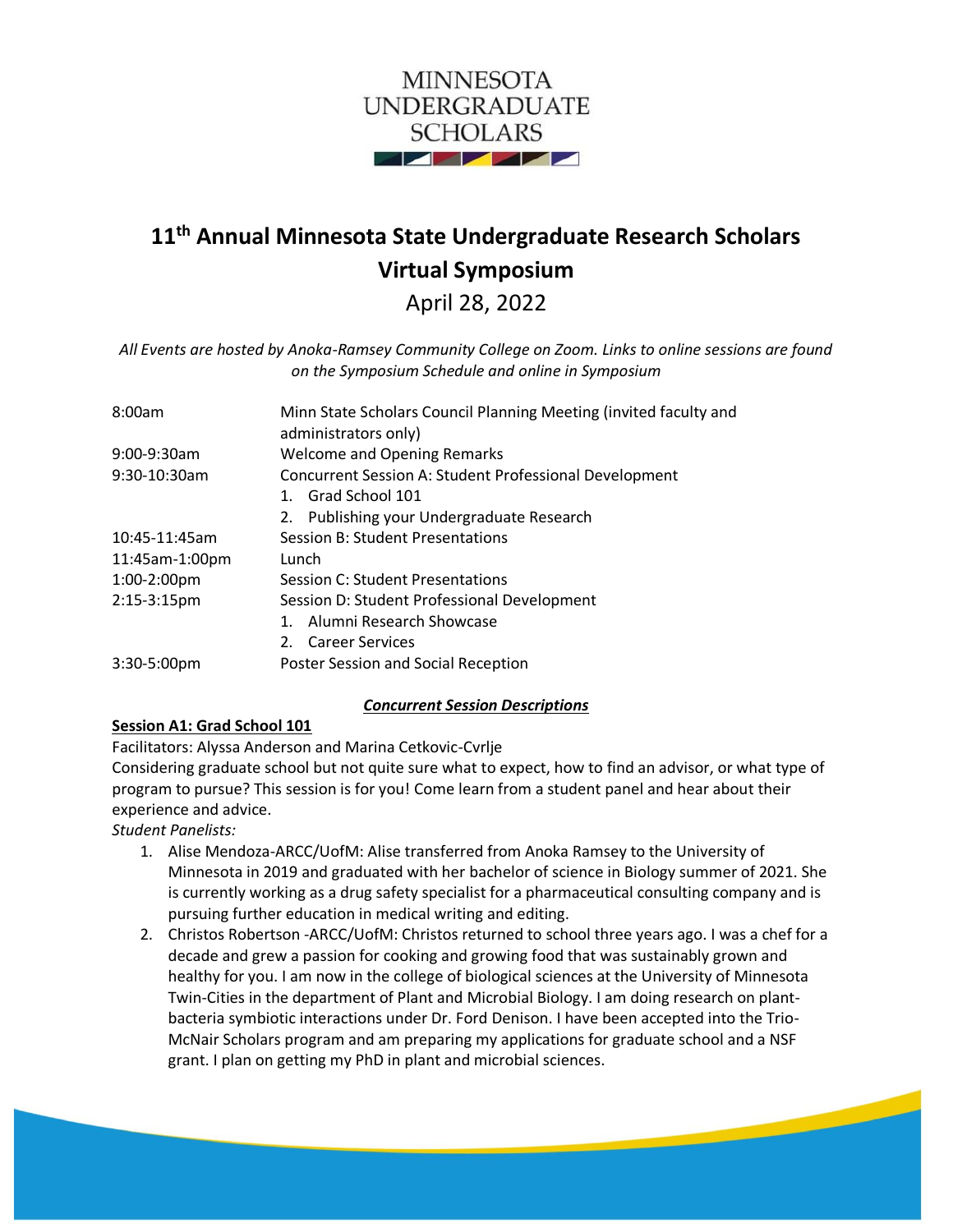

- 3. Taylor Borgman-ARCC/Columbia University: In 2018 I transferred from Anoka Ramsey community college to the University of Minnesota where I obtained my bachelor's degree in Biochemistry with a minor in Nutrition. I am now attending Columbia University to pursue my PhD in Nutritional and Metabolic Biology. The majority of research I've conducted has a central focus on mechanisms of disease and medicine, including biochemical development of antibiotics, potential therapeutics for hepatocellular carcinoma, and mechanistic studies of ER stress, which occurs in neurodegenerative and metabolic diseases.
- 4. Kelsie Becklin-ARCC/UofM: Kelsie transferred from ARCC to the UMN College of Biological Sciences and graduated with her bachelor of science in Biology spring of 2017. She immediately entered the Comparative and Molecular Biosciences program at the UMN college of vet med where she studies childhood cancer using genetic engineering and stem cell biology.

#### **Session A2: Publishing Your Undergraduate Research**

#### Facilitator: John Sinko, SCSU

Pre-career student publications meaningfully document your research as you participate in the critical scientific process of sharing out discoveries. Published work demonstrates communication skills and work ethic for employers or graduate school committees. This workshop, intended for students who are new to academic publication, will explore the broad context of publishing, and discuss options, guidelines, and potential pitfalls.

#### **Session B: Student Oral Presentations**

- 1. Jessica Strand, Anoka-Ramsey Community College: *White-tailed Deer (Odocoileus virginianus) Behavior in an Actively Restored and Maintained Minnesota Wetland Ecosystem*
- 2. Joey Heinen, Southwest Minnesota State University: *Aggression in male Madagascar hissing cockroaches and its correlation with body size*
- 3. Adam Pagnano, Rochester Community and Technical College: *Analysis of Peroxide Bleach*

#### **Session C: Student Oral Presentations**

- 1. Kristopher Honetschlager, Winona State University: *A Brute Force Method of Discovering Information Hidden in Datasets*
- 2. Tim Lux, St. Cloud State University: *Putin and the Czar: Autocracy and Dissent*
- 3. Suad Ali, St. Could State University: *Is what you remember real? Quantitatively investigating the recognition of synthetic Generative Adversarial Network pictures (GANs)*

#### **Session D1: Alumni Research Showcase**

#### Facilitator: Kristen Genet

Undergraduate Research Students (including some who have presented at prior Minnesota Undergraduate Scholars Symposia!) have gone on to continue undergraduate research as they have finished their Bachelor's Degrees and pursued additional advanced degrees. Come hear about some of the fascinating work they're doing!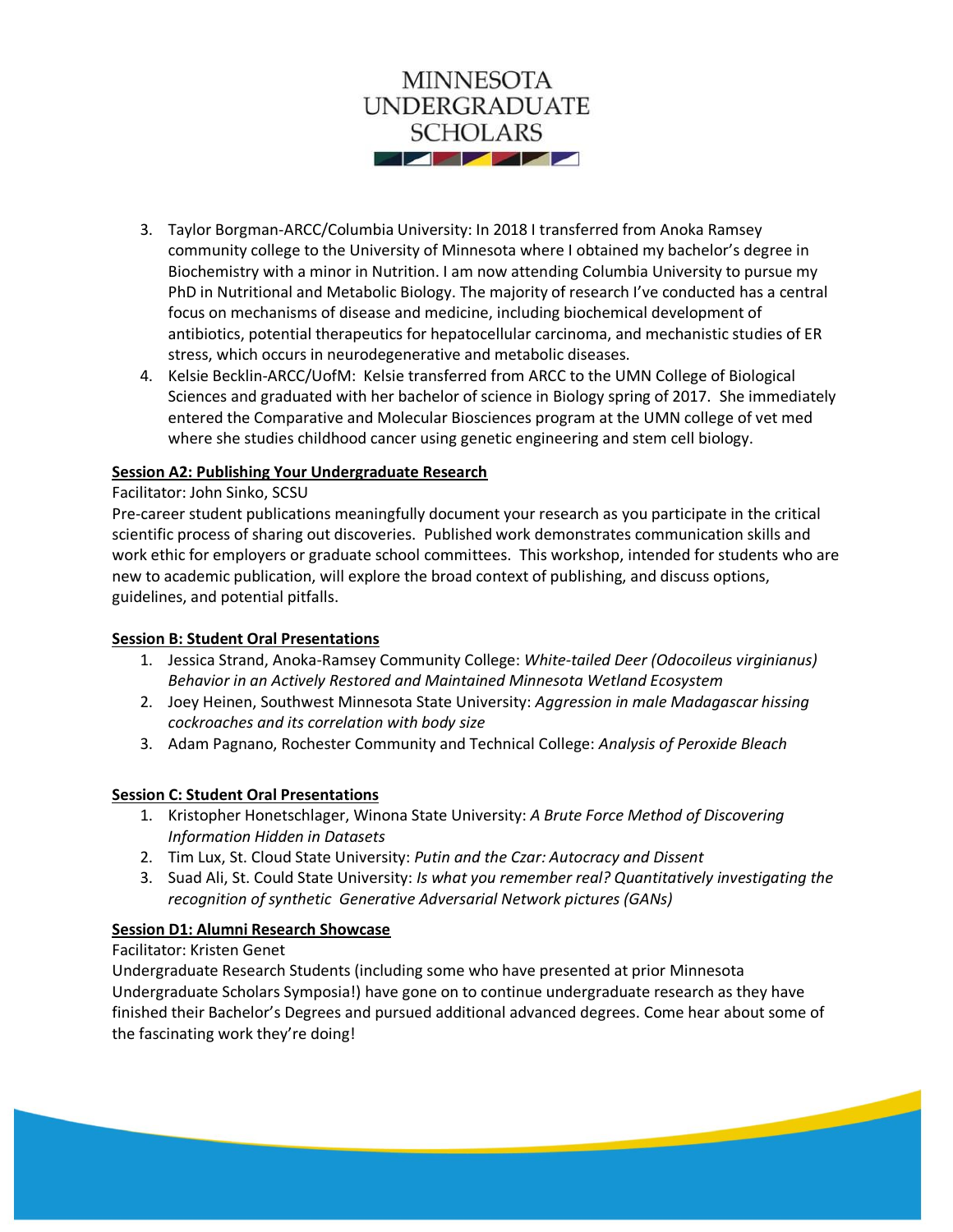

#### 1. Kelsie Becklin-ARCC/UofM

# **Bottom-up Cancer Modeling: Harnessing the Power of Genetic Engineering and iPSC to Understand Cancer Initiation and Development**

*I* will cover the basics of the emerging field of bottom-up cancer modeling using *genetic engineering and stem cell biology strategies.*

#### 2. Christos Robertson -ARCC/UofM

### **The Fitness of Rhizobia and the Plants They Inhabit.**

*In alfalfa rhizobia create a chemical called rhizopine. What are the fitness implications of this chemicals production and use both on the rhizobia themselves and the plants they inhabit? We will attempt to answer this by testing these hypotheses: 1) Reproductive rhizobia use rhizopines created by their non-reproductive sisters. 2) Making rhizopines diverts enough resources from nitrogen fixation to negatively affect the plant and 3) this effect is enough to trigger sanctions by the plant aborting or reducing resources to the nodule. To test these hypotheses, we will be conducting two concurrent six-week experiments: one with single inoculated plants to measure the cost to the host plant of rhizopine synthesis, and the other with dual inoculated plants to measure effects of rhizopine synthesis and use on rhizobial fitness. We have not yet attained results due to death or lack of germination in over half of the plants in the first trial. Corrections to procedures have been made and we expect to see results soon.*

### 3. Taylor Borgman-ARCC/Columbia University

# **A Novel Role for Lipid droplets in ER Proteostasis**

*ER stress is associated with a wide array of diseases including type 2 diabetes, obesity, fatty liver disease, cancer, inflammatory diseases, and neurodegenerative diseases. ER stress occurs when the endoplasmic reticulum (ER) exhausts its capacity to properly fold proteins leading to an increase in unfolded proteins and disrupted protein homeostasis. This in turn activates the unfolded protein response (UPR), which upregulates degradation of these toxic misfolded proteins through pathways such as ER-Phagy and ER-associated degradation (ERAD). Recently it has also been shown that ER stress induces lipid droplet (LD) biogenesis and autophagy (lipophagy) in yeast, suggesting a possible role for lipophagy in ER proteostasis. A novel mechanism discovered in yeast showed that unfolded proteins are recruited to lipid droplets from the ER and brought to the vacuole for the degradation of both the LD and its unfolded protein cargo in response to ER stress. This novel mechanism of ER proteostasis in yeast is dependent on vacuolar fusion and the endosomal sorting complex required for transport (ESCRT) machinery, which is thought to mediate membrane invagination and scission. However, mediators of this pathway are still unknown and are currently being studied in the Pon Lab.*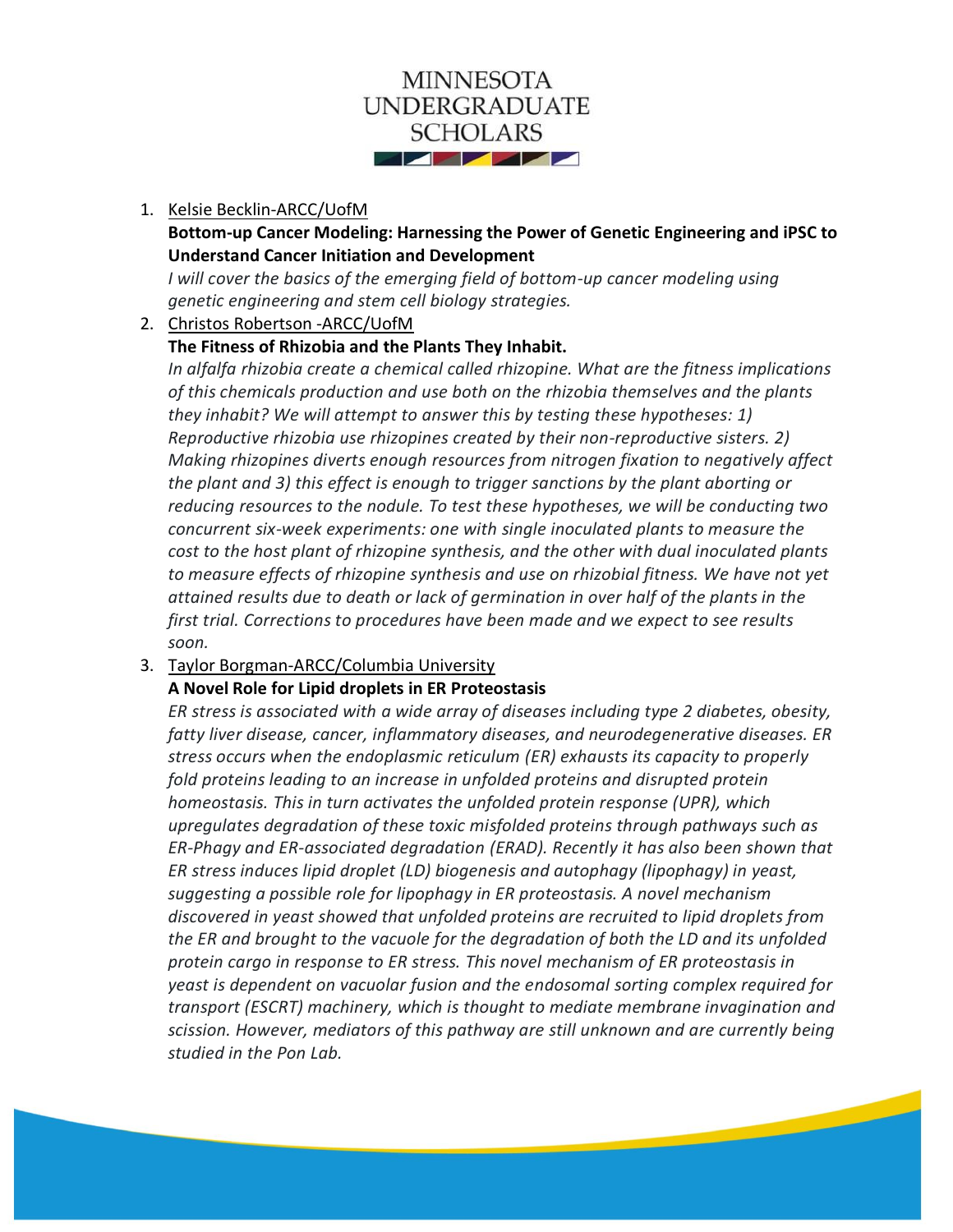

#### **Poster Session**

- Breakout Room 1
	- $\checkmark$  Himanshu Bhushan, WSU: Automatic Polyp Detection in Colonoscopy using Deep Learning
	- $\checkmark$  Bethany Lieser, ARCC: The Conservation of the GlyP Gene Across Highly Divergent Species of Drosophila
	- $\checkmark$  Jessica Strand, ARCC: Analysis of eIF4E1 Conservation and Synteny across Drosophila Species to Understand the Evolution of the Insulin Pathway
	- ✓ Courtney Snyder, SMSU: Mapping and Quantifying Bird Window Strikes at the SMSU Campus
- Breakout Room 2
	- ✓ Hunter Harnett and Asma Yusuf, SCSU: Does Coca-Cola consumption potentiate diabetes development in NOD female mice?
	- ✓ Sierra Bermudez and Ujala Chawla, SCSU: Study of Immune Cells in Streptozotocin-Induced Diabetic C57CL/6 Mice Consuming Coca-Cola
	- ✓ Andrew Nardi, Wengelawit Molla and Ridwan Yussuf, SCSU: *The effects of Coca-Cola on diabetes incidence and glycemia levels in C57BL/6J mouse model*
	- ✓ Mitchell Fournier and Lacey Hallstrom, SCSU: Effects of Coca-Cola consumption in healthy mice
	- ✓ Alli Beste and Enock Ombengi, SCSU: T-Cell Function and Composition in NOD Mice Exposed to Coca-Cola
- Breakout Room 3
	- $\checkmark$  Megan Reis, Jenna Dale and Skylar Fedoravicius, WSU: Emotional Experiences Among College Students Returning to Campus Amid the COVID-19 Pandemic.
	- ✓ Sean Bresnahan, SCSU: Online Eating Disorder Recovery Communities: Levels of engagement and perceived recovery help
	- ✓ Haneum Claude Lee, SCSU: Effect of Teleworking on Retirement Age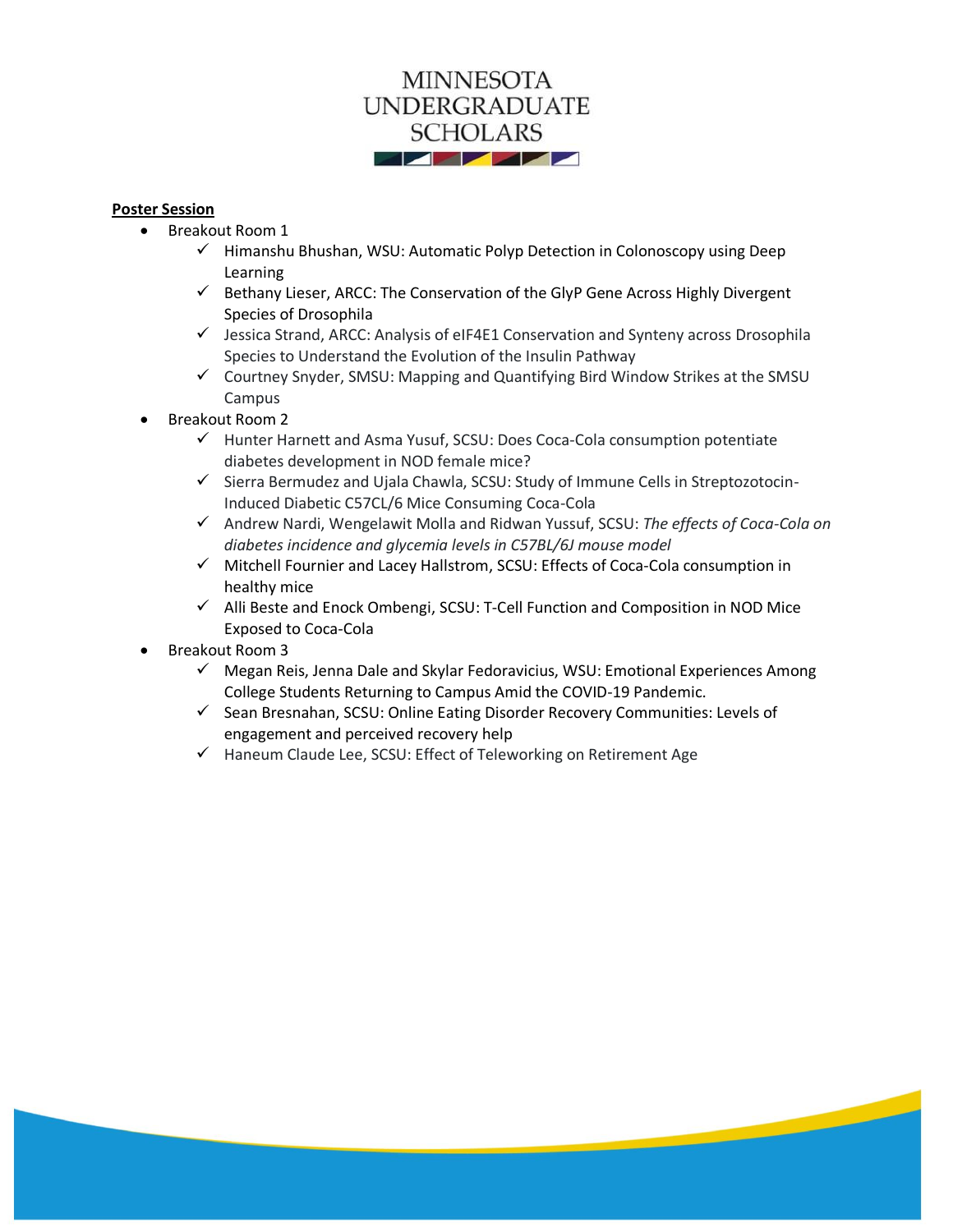

#### **Project Descriptions/Abstracts**

#### **Oral Presentations**

*Presentations B1-B3 in Session B, Presentations C1-C3 in Session C Presentations P1 – P12 in Virtual Poster Session*

B1 - Jessica Strand, Anoka-Ramsey Community College

# **White-tailed Deer (Odocoileus virginianus) Behavior in an Actively Restored and Maintained Minnesota Wetland Ecosystem**

### Faculty Mentor: Kristen Genet

*Wetland loss and damage is a significant result of anthropogenic manipulation of the landscape, which has promoted efforts to restore these critical ecosystems. White-tailed deer behavior can be evaluated to understand how this prevalent species responds to restoration efforts in the Blaine Wetland Sanctuary, an approximately 500 acre protected open space, and the results have implications for conservation and management of wetlands in urban and suburban landscapes. This study hypothesized that deer behavior would vary in different habitat types, regions of the wetland sanctuary, and over time with ecological restoration and maintenance. Camera traps were used to capture deer behavior, and contingency table analyses were used to evaluate whether the observed behavior differed from expected. No statistical difference in deer behavior was found when comparing upland and wetland habitats (p = 0.329), however deer behavior differed significantly across regions of the wetland sanctuary (p = 0.011) and with restoration history (p = 0.019). The results indicate that White-tailed deer prefer using habitats and areas of the wetland sanctuary in later stages of restoration. Resource availability is vital to White-tailed deer survival, and this is what ultimately determines deer presence and activity in the Blaine Wetland Sanctuary.*

# B2 - Joey Heinen, Southwest Minnesota State University

# **Aggression in male Madagascar hissing cockroaches and its correlation with body size** Faculty Mentor: Alyssa Anderson

*Male Madagascar hissing cockroaches (*Gromphadorhina portentosa*) rely on aggressive displays to establish a hierarchy within their social groups and prevent fighting. There is conflicting evidence about whether cockroach aggression correlates with body size. This experiment aims to determine whether body size correlates with aggression in similarly-sized males, as well as to measure the consistency in aggression against rivals of different sizes. Eighteen male cockroaches were divided into small, intermediate, and large size classes. First, individuals were paired against others in the same size class, using a random female to induce aggressive behavior. Subsequently, they were paired with males of different sizes. Data were analyzed using Fisher's exact tests. Results suggest no strong correlation between body size and aggression. These findings allow us to better understand the species' behavior for*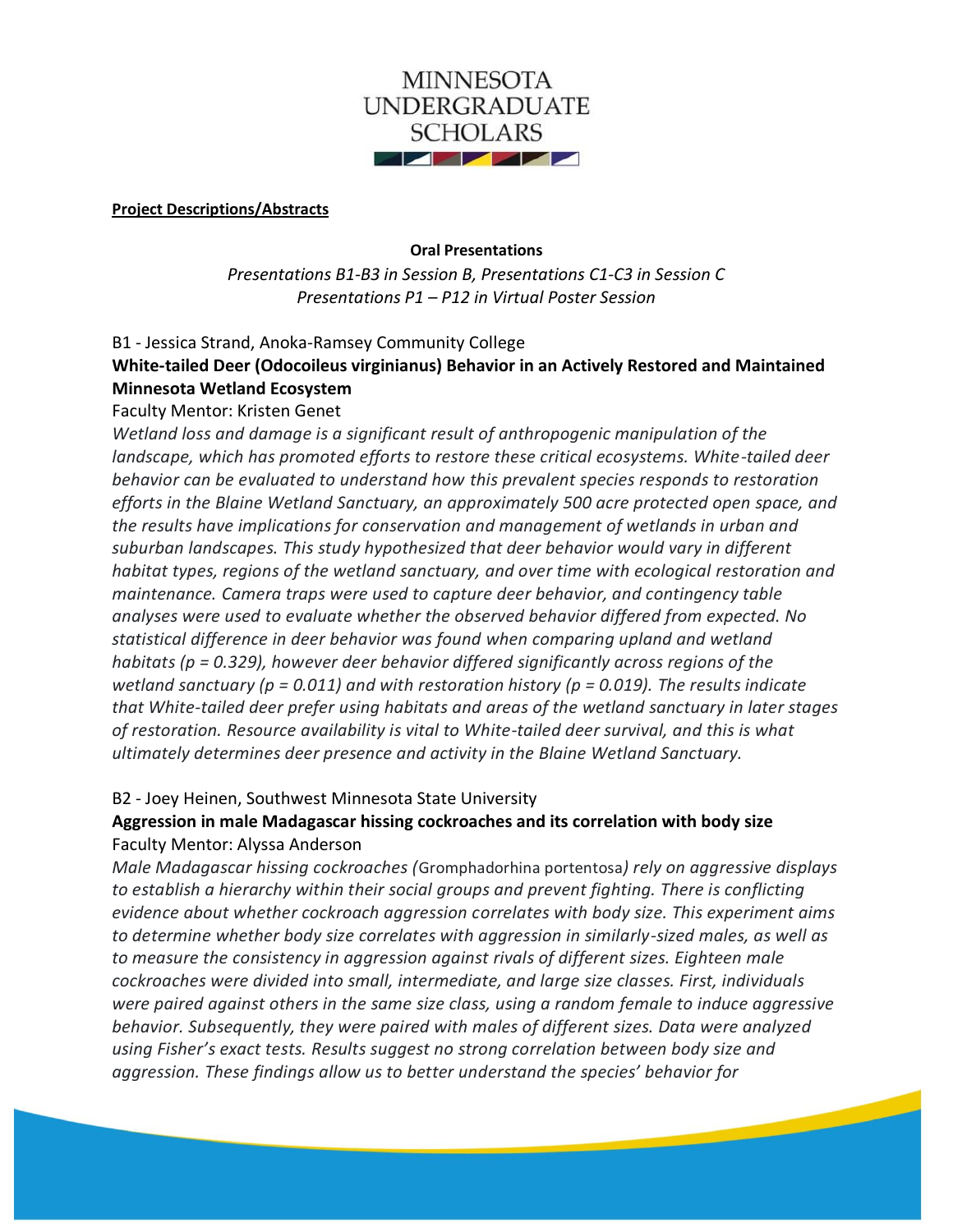

*conservation and husbandry purposes, as well as how social hierarchies may work in other species.*

# B3 - Adam Pagnano, Rochester Community and Technical College **Analysis of Peroxide Bleach**

# Faculty Mentor: Heather Sklenicka

*All too often Chemistry students learn about a topic but have no way to relate it to a real life situation. In an attempt to mitigate this, a lab was created which incorporates real world elements while still incorporating chemistry topics. In this lab, various commercial non chlorine bleaches were titrated using a potassium permanganate solution. The active ingredient in the bleaches is hydrogen peroxide. The titrations were done to calculate the percentage of peroxide in the bleaches and compare the calculated results with the stated amounts. In order to help increase precision an electronic redox probe was used to alert when the titration should be stopped. The probe also helped when the solutions were colored as it would give an indication as to when the titration should be stopped when typical visual cues could not be used. Sets of trials were conducted on three different brands of bleaches.*

# C1 - Kristopher Honetschlager, Winona State University

### **A Brute Force Method of Discovering Information Hidden in Datasets**

# Faculty Mentor – Collin Engstrom

*This presentation is regarding a brute force method, developed in the Python programming language, for testing the ability of any one or n columns to indicate the values present in any other selected column of nearly any flattened dataset. This method achieves the result of showing not readily apparent relationships between columns of data in a flattened dataset. The benefit of this method when it is applied practically, is that more knowledge can be obtained regarding the subject of the dataset, which was probably subconsciously my objective when developing it during my independent study last fall semester with my independent study advisor Collin Engstrom. The origin of this method is a theory set out in a popular mushroom dataset from the UC Irvine machine learning repository, which is roughly to test just one column or label against every possible column, not including the label, in a dataset to discover any strong relationships between them. My method by contrast scans the dataset for every possible combination of columns by iterating through every possible label and testing it against every possible column not including the current label. Once printed out, the results from my method are searchable to find relationships with high ROC values (a key metric for machine learning predictive performance) which should indicate a strong relationship between the columns and potentially show relationships that were previously unknown, which could be beneficial.*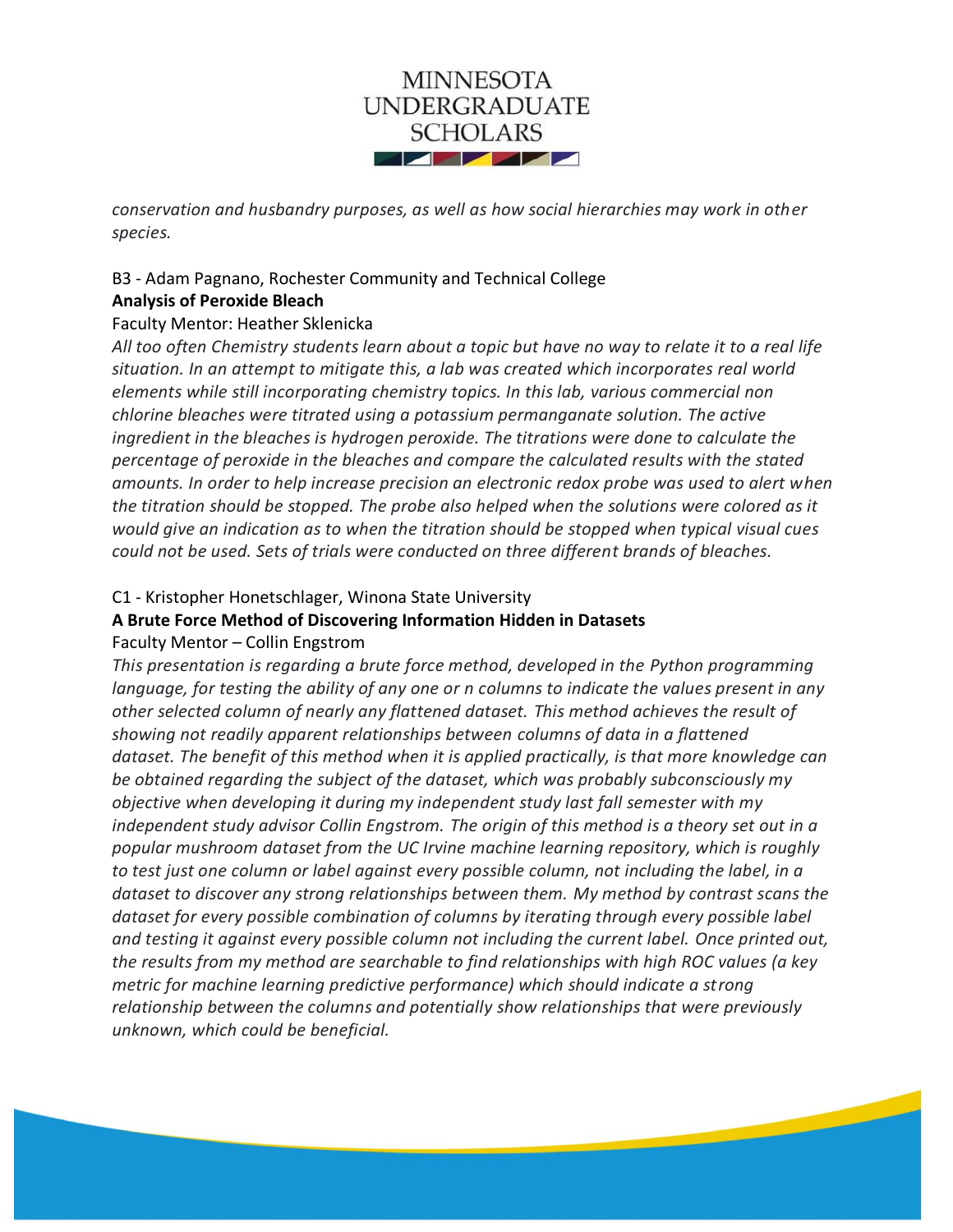

### C2 - Tim Lux, St. Cloud State University **Putin and the Czar: Autocracy and Dissent** Faculty Mentor: Maureen O'Brien

*This project will explore the analogies between Russian foreign and domestic policies from contemporary times and from the late Russian Empire of the early 20th century. Both Czar Nicholas II and Vladimir Putin are leaders committed to autocratic rule and repression of internal dissent. Both leaders have a track record of intensifying repression as their time in power progresses. A further link is the impact that foreign policy plays on the internal politics of Russia, with success or failure in foreign conflict providing either solidification of power or the spark for popular unrest. We will explore topics such as the similarities between the crackdowns on socialist and Jewish dissidents in Imperial Russia and Putin's expansion of the surveillance state and increased attack on political dissidents such as Alexie Navalny's democratic reformers. The progression of Nicholas II's rule and the impact of failed foreign policy tied with a disregard for dissatisfaction at home could give us insight into how Putin's future decisions and outcomes may play out, as well as provide a warning for the instability and suffering that may come with said endgame. We will also take into consideration key differences between the two rulers, such as personal political aptitude or competence, an empire trying to maintain its power versus a country trying to reassert lost prestige, and a Russia that is interconnected with the wider world versus one retreating further into isolation.*

### C3 - Suad Ali, St. Could State University

# **Is what you remember real? Quantitatively investigating the recognition of synthetic Generative Adversarial Network pictures (GANs)**  Faculty Mentor: Leslie Valdes

*Generative Adversarial Network (GAN) can create realistic examples of things that do not exist (e.g., pictures of cats). GAN creates synthetic images using algorithmic architectures that set up two neural networks against each other. The generator which produces the fake pictures, and the discriminator that specifies whether the pictures are real or fake. The present study will investigate if synthetic GAN pictures are recalled differently from real pictures. Thirty participants will study 20 pictures of cats and indicate if each picture is synthetic or real. Half of the pictures will be synthetic, and the remaining pictures will be photographs of actual cats. After a short delay, when participants indicate their feelings about cats, they will do a recognition test. Half of the pictures will be from the first part of the study, and the other half will be new. It is expected that the synthetic pictures will be remembered better than the real pictures. There may be a higher false alarm rate for synthetic pictures than real pictures because they are prototypes. GAN images are becoming more popular, along with 'fake' information. In addition to whether or not to believe synthetic information, studies are needed*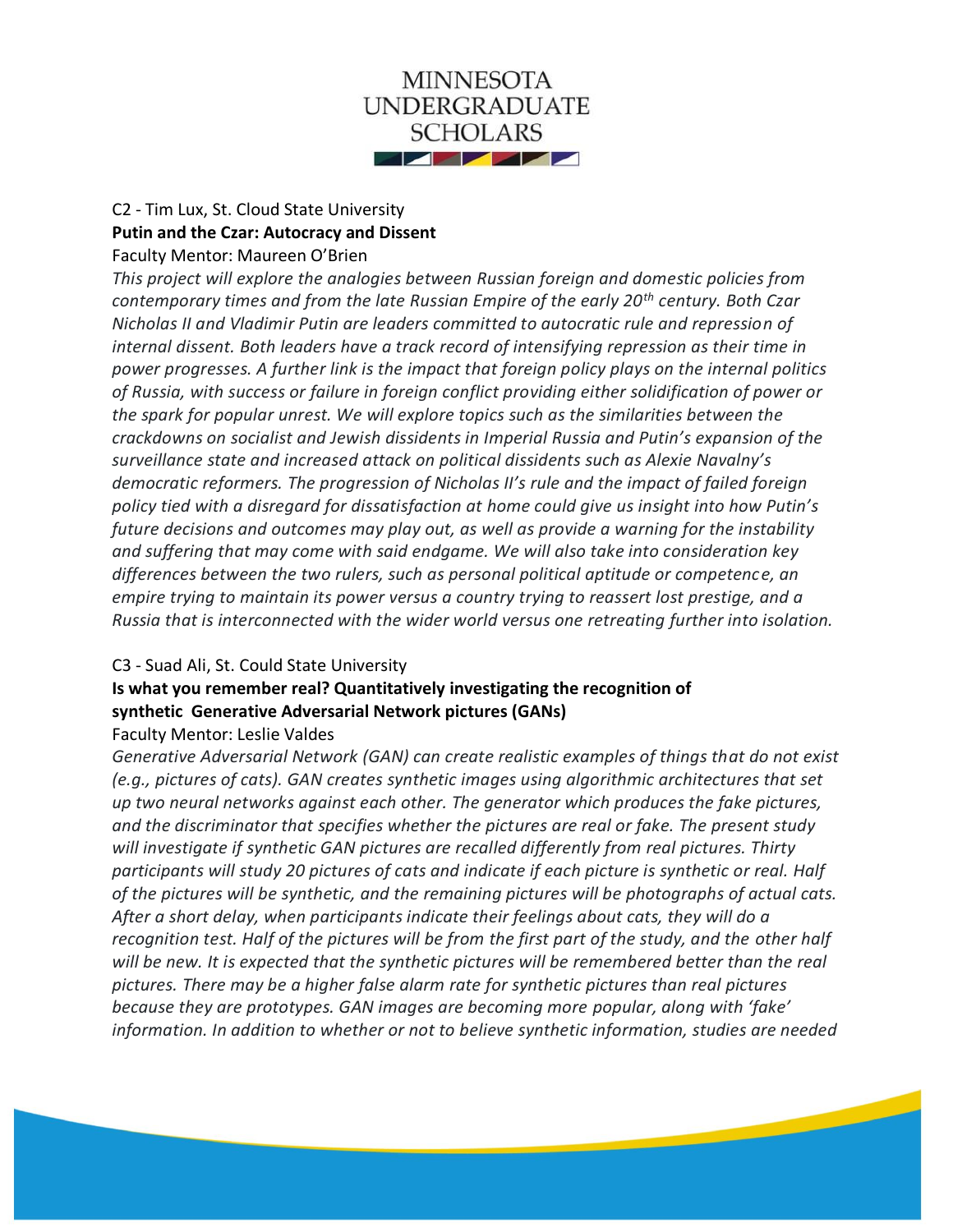

*to explore if synthetic images are more memorable and thus more able to persuade individuals.*

# P1 -Himanshu Bhushan, Winona State University **Automatic Polyp Detection in Colonoscopy using Deep Learning** Faculty Mentor: Ming Ma

*Polyp detection in gastroscopy has attracted much researchers' attention over the past few decades. Early detection and removal of polyps plays a crucial role in gastric cancer prevention. However, it is a challenging task for physicians to detect various types of polyps. To facilitate this process, we propose to use a deep learning-based method for automatic polyp detection. The proposed method employs the YOLO model that is based on the convolutional neural network (CNN). The model is trained and tested in a dataset of 10,802 images obtained during gastroscopy. Out of these 10,802 images, 8417 images were used for training, 1026 were used for validation and 1359 were used for testing. Experimental results show that the proposed method achieved 89.9 % image precision on the testing dataset. With the Intersection Over Union (IoU) being 0.5, the mean area precision (mAP) was 81.2 %. The trained model can detect the polyps on 10 testing images in 0.135 seconds. The trained model detected 1146 frames with polyps in real time from a YouTube stream. This demonstrates that the proposed method can efficiently detect the gastric polyp in real time and has the potential to be applicable in clinical practice.*

# P2 -Bethany Lieser, Anoka-Ramsey Community College

# **The Conservation of the GlyP Gene Across Highly Divergent Species of Drosophila** Faculty Mentor: Paula Croonquist

*The Insulin/Tor signaling pathway is responsible for the uptake of glucose into cells and its metabolism. It has also been linked to cell growth, fat and protein metabolism, and longevity. Its dysregulation in humans plays a major role in type II Diabetes, cardiovascular disease, and cancer. GlyP, a member of the Insulin signaling pathway, encodes for the glycogen phosphorylase enzyme which is responsible for glycogen breakdown in the cell by releasing glucose into the bloodstream. Previous evidence has indicated that a gene's selective constraint is influenced by its protein connectivity and position in the pathway, among other factors, so that genes with less molecular interactions and a closer location to the membrane evolve faster than those with more protein-protein interactions and located closer to the nucleus. We hypothesized that GlyP would exhibit high selective constraint in D. busckii, D. hydei, D. kikkawai, and D. suzukii when compared to D. melanogaster, the reference species, due to its high connectivity and downstream position in the insulin pathway. The GlyP gene was annotated in each species utilizing the Genomics Education Partnership (GEP) tool pipeline, namely, the UCSC Genome Browser, tBlastn, Blastp, the Gene Record Finder, and*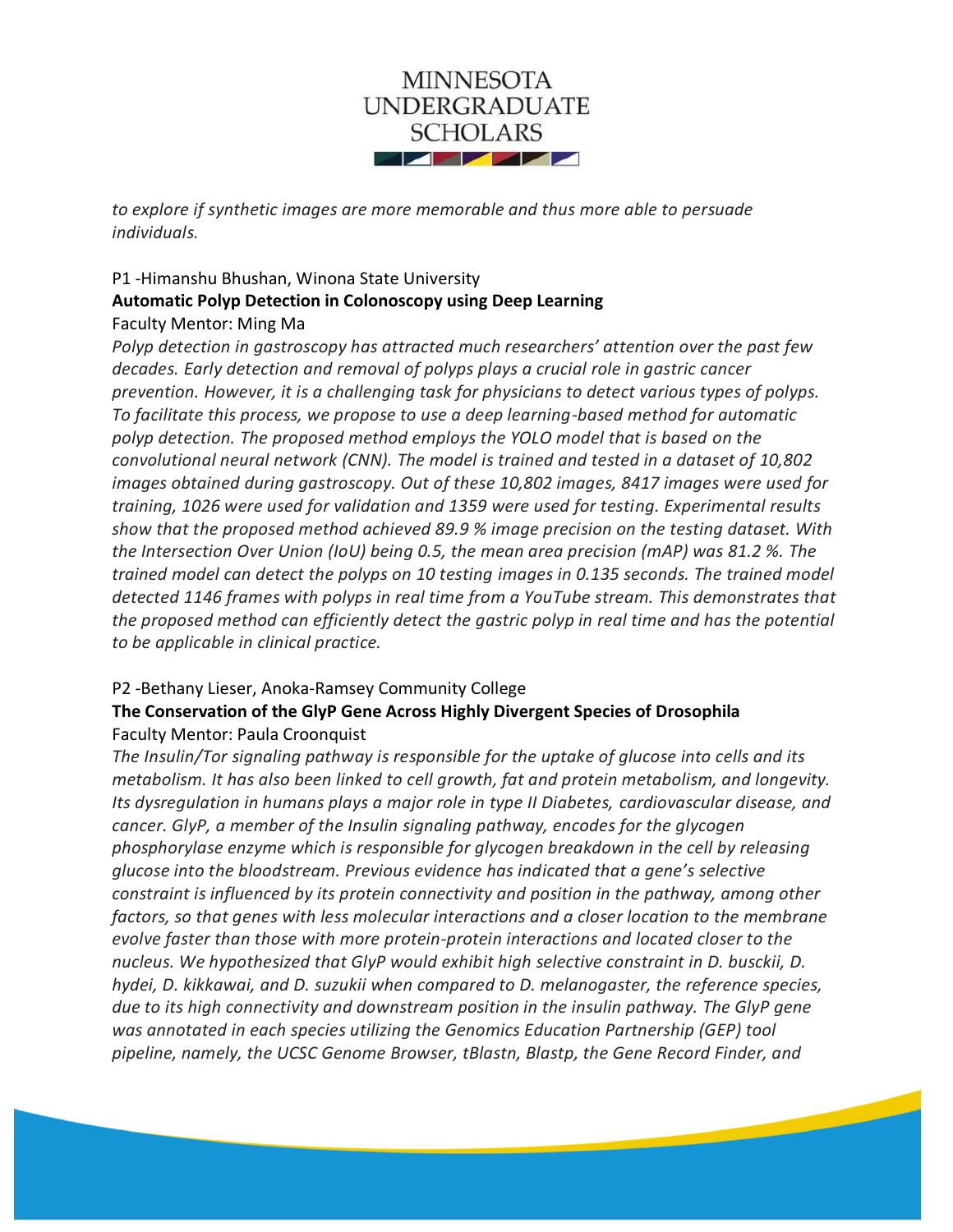

*verified in the Gene Model Checker. Genes models were proposed based on synteny, RNAseq data and other lines of evidence. The protein alignment of GlyP in all species was examined. All species were within 97% similar to the reference species despite D. busckii being the furthest diverged species from D. melanogaster. This supports our hypothesis that highly connected genes, also known as hubs, are under high selective constraint even in species vastly separated by evolutionary time. The gene's downstream position may also provide evidence that GlyP is highly conserved and a cornerstone enzyme in the insulin pathway.*

#### P3 - Jessica Strand – Anoka-Ramsey Community College

# **Analysis of eIF4E1 Conservation and Synteny across Drosophila Species to Understand the Evolution of the Insulin Pathway**

Faculty Mentor: Paula Croonquist

*The Insulin/Tor signaling pathway regulates important physiological functions such glucose and lipid metabolism, cell growth and survival. It is highly conserved from fruit flies to mammals. This pathway is also critical for homeostasis and its dysregulation results in prevalent human diseases such as in type II Diabetes, cardiovascular disease and even cancer. The eukaryotic translation initiation factor 4E1 (eIF4E1) encodes for a member of the eIF4F cap-binding complex that is required for cap-dependent translation of mRNA. The purpose of this study was to determine the conservation of the eIF4E1 gene in multiple species of Drosophila relative to D. melanogaster. It was hypothesized that the species highly divergent from the reference species would exhibit less eIF4E1 conservation than those closely related to the reference species. It was predicted that this gene would be most conserved in* D. serrata *and least conserved in* D. arizonae. *Gene models were proposed utilizing the UCSC Genome Browser, BLAST, Flybase gene record finder and verified by Gene Model Checker. The synteny analysis and protein alignments observed suggest that eIF4E1 in* D. takahashii *is the most conserved* and D. arizonae *is the most divergent. However, all five species had a high eIF4E1 protein identity ranging 81-94%. Previous evidence has demonstrated that position in the insulin signaling pathway may affect selective constraint, with downstream genes evolving at a slower rate than genes closer to the membrane. This may explain the high level of conservation for the eIF4E1 gene. Further studies should aim to investigate the impact of position, connectivity and/or other factors shown to influence this pathway's selective constraint.*

### P4 - Courtney Snyder, Southwest Minnesota State University **Mapping and Quantifying Bird Window Strikes at the SMSU Campus** Faculty Mentor: Elliot Vaughan

*Since 1970, bird populations have declined by 29 percent, which is equivalent to about three billion birds. Approximately one billion birds die each year in the United States alone from striking windows on buildings. The purpose of this study was to map and quantify bird window strikes on the Southwest Minnesota State University (SMSU) campus and evaluate whether window strikes occur more*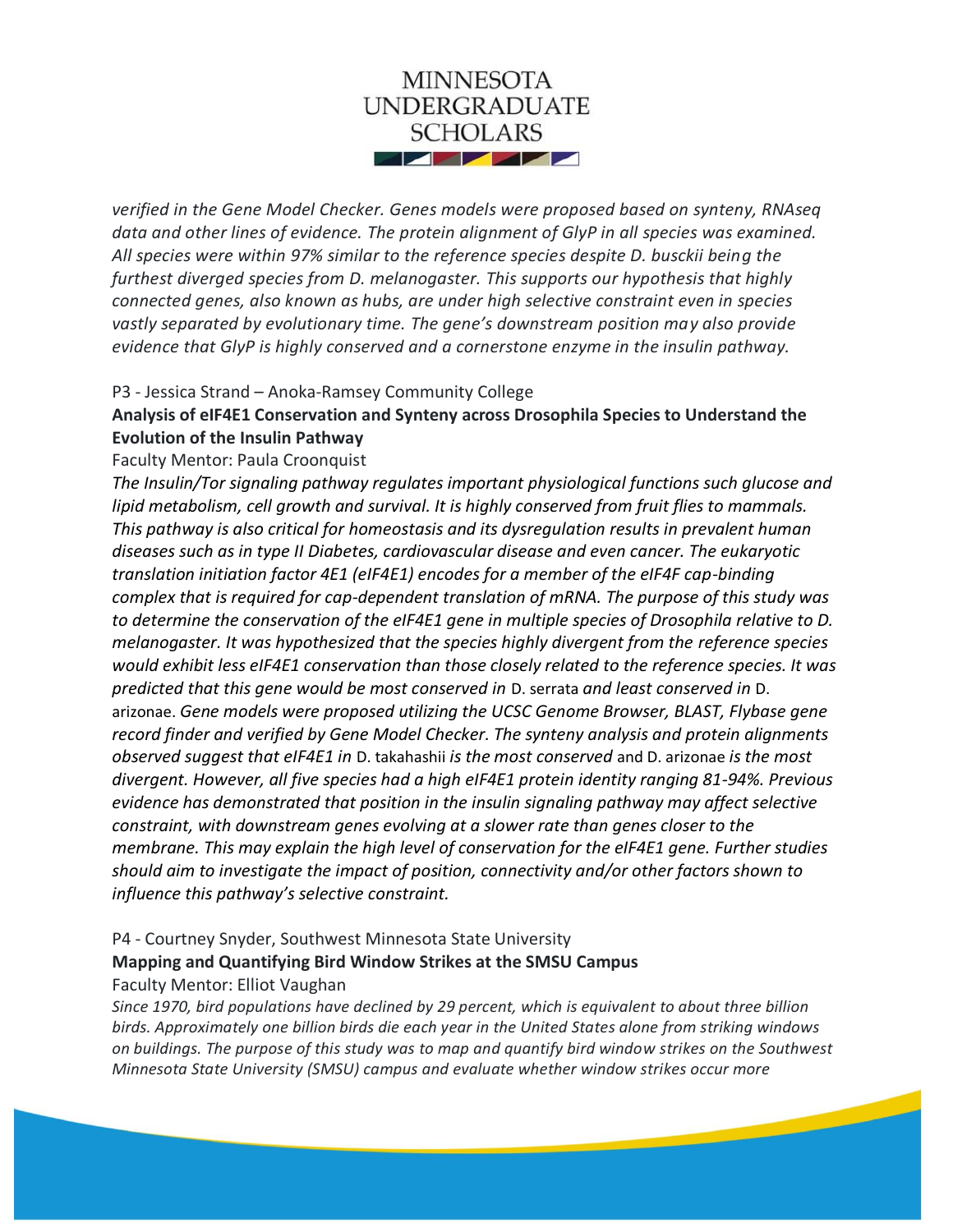

*frequently in academic buildings linked by glass hallways. Over the seven weeks of this study in fall 2021, 141 bird strikes comprising at least 32 species were observed, of which 134 died. The data show clear spatial and temporal patterns of bird strikes on the SMSU campus. Bird strikes were greatest during fall migration and around the glass links. Based on these data, making bird-safe retrofits to a small number of windows on campus could significantly reduce window strikes.*

#### P5 - Hunter Harnett and Asma Yusuf, St. Cloud State University

### **Does Coca-Cola consumption potentiate diabetes development in NOD female mice?** Faculty Mentor: Marina Cetkovic-Cvrlje

*It is known that the Westernized diet in the United States contains excess sugar, and paired with minimal exercise, can lead to health impairments like type 2 diabetes. Whereas a correlation with minimal exercise and increased sugar intake has been found with type 2 diabetes, yet this influence is unknown for type 1 diabetes. Type 1 diabetes, which has a prominent autoimmune background, may be affected by excessive consumption of soft drinks. Thus, a model of a spontaneous type 1 diabetic, non-obese-diabetic (NOD) mouse, will be used to test the effects of Coca-Cola on the development of the disease. We hypothesize that Coca-Cola will exacerbate type 1 diabetes onset and glycemia levels in female NOD mice. Young pre-diabetic 5–7-week- old female NOD mice will be randomly put into the groups that will either drink Coca-Cola (n=15), sugar-water (n=15), or autoclaved water (n=31). The mice will be taken off Coca-Cola or sugar-water after six weeks of treatment and will continue to drink autoclaved water until 24 weeks of age, when about 60-80% of the control mice should become diabetic, based on our animal colony's historical data. The glucose levels and body weights will be recorded weekly. At either 24 weeks of age or when hyperglycemia is present for two consecutive measurements, the mice will be sacrificed. Data will be analyzed for a statistical difference in diabetes incidence, glycemic levels, and body weight gains between the treatment groups.*

### P6 - Sierra Bermudez and Ujala Chawla, St. Cloud State University

# **Study of Immune Cells in Streptozotocin-Induced Diabetic C57CL/6 Mice Consuming Coca-Cola**

### Faculty Mentor: Marina Cetkovic-Cvrlje

*Type 1 diabetes (T1D) is a chronic autoimmune disease in which specific lymphocytes (T-cells) destroy insulin-producing pancreatic β-cells. T-helper (Th) and cytotoxic T-cells (Tc) are two main subclasses of T-cells. Th cells release cytokines which trigger activation of Tc cells to begin destruction of β-cells, whereas regulatory T-cells (Treg) suppress this process. Β-cell destruction can lead to insulin deficiency resulting in the inability of cells to uptake glucose and hyperglycemia. T1D can be chemically induced in C57BL/6 male mice by administering streptozotocin (STZ), a selective pancreatic β-cell toxin that causes minor damage to β-cells in low-doses and attract T-cells to destroy them. Sugary drinks are the largest source of calories*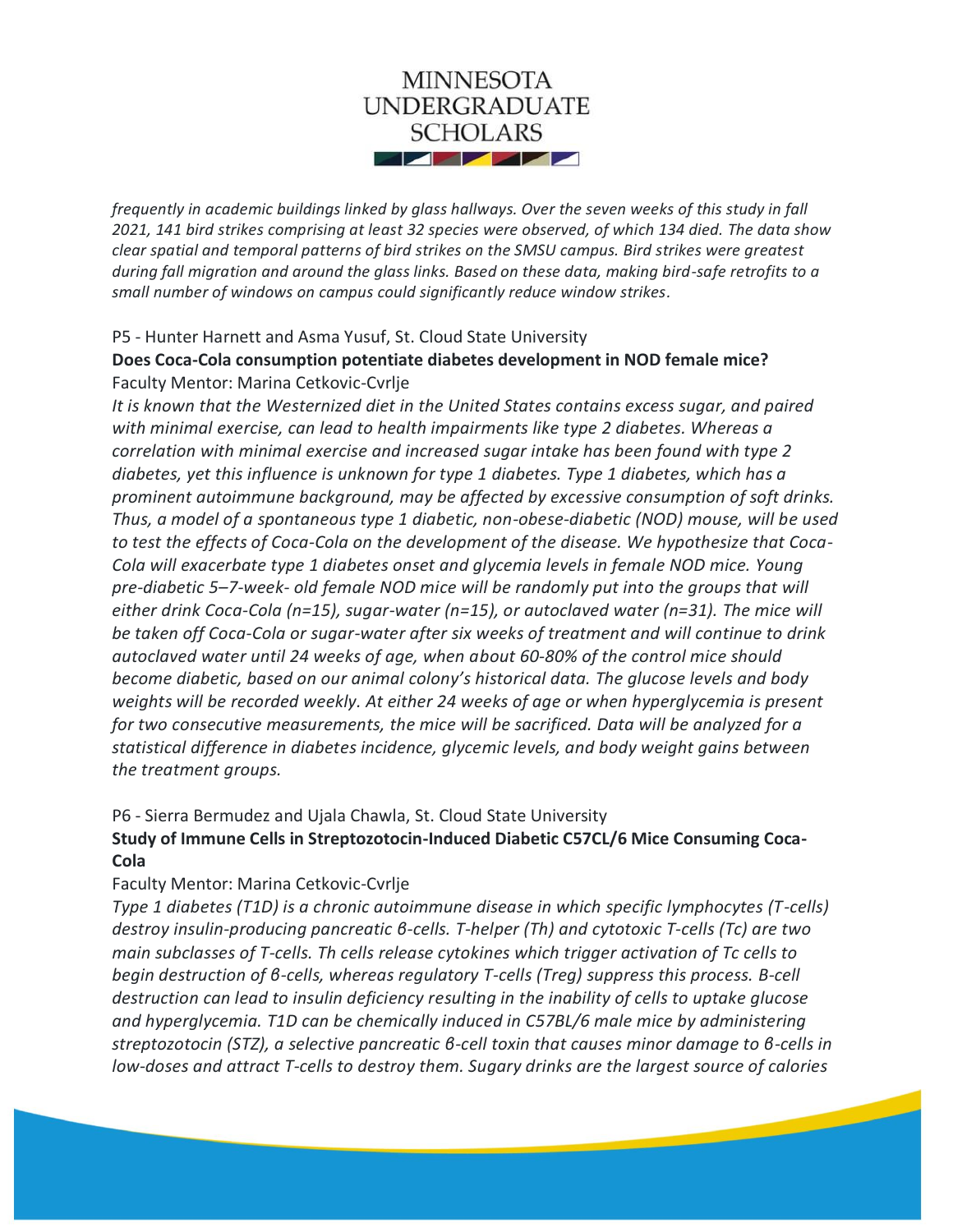

*and added sugar in the U.S diet. Individuals consuming 1-2 cans of sugary drink daily have a 28% greater risk of developing type 2 diabetes (T2D) than those who do not. Although there is strong evidence relating sugary drinks to the development of T2D, data is lacking regarding their effects on T1D, which is our purpose for the experiment. Four-week-old mice will be randomly separated into treatment (Coca-Cola) and control groups (sugar water and water). After 6 weeks of treatment, mice will be injected with a 40mg/kg of STZ for five consecutive days. After five weeks, euthanasia and splenectomy will be performed to prepare single-cell suspension followed by cell staining with particular monoclonal antibodies. We hypothesize that administration of Coca-Cola will potentiate T1D development in experimental C57BL/6 mice by acting on T-cells, increasing levels of Th and Tc cells, while decreasing Treg cells. This hypothesis will be tested by extracting lymphocytes from splenic cells of treatment and control C57BL/6 mice and analyzing cell types and their frequency using flow cytometry.*

# P7 - Andrew Nardi, Wengelawit Molla and Ridwan Yussuf, St. Cloud State University **The effects of Coca-Cola on diabetes incidence and glycemia levels in C57BL/6J mouse model** Faculty Mentor: Marina Cetkovic-Cvrlje

*In autoimmune type 1 diabetes (T1D) pancreatic beta cells are compromised due to an attack by cells of the immune system. The beta cells fail to produce insulin, a hormone molecule that serves to reduce blood glucose levels, resulting in hyperglycemia in affected individuals. Soda, and sugar are known to be unhealthy, especially when consumed in excess. The purpose of this study is to determine whether Coca-Cola or an analogue mixture of sugar water, can potentiate incidence of T1D along with increasing glycemia following T1D onset in C57BL/6J (B6) mice. B6 mice serve as an excellent experimental model for studying T1D, since a toxin that targets beta cells, streptozotocin, induces autoimmune T1D in them. Our study will be performed by administering Coca-Cola (n=10) or 10.6% sugar water (n=10) to a group of 6- to 8-wk-old B6 males, and water to the control group (n=20) six weeks before administering STZ. After STZ administration body weight and blood glucose measurements will be taken biweekly for the next seven weeks of observation. Blood glucose levels will be measured via lateral vein puncture in the tail and analyzed with a glucometer. The results of this study will show whether Coca-Cola and sugar water potentiate diabetes or increase glycemia to a significant degree.*

### P8 - Mitchell Fournier and Lacey Hallstrom, St. Cloud State University **Effects of Coca-Cola consumption in healthy mice**

Faculty Mentor: Marina Cetkovic-Cvrlje

*The everyday consumption of Coca-Cola and other sugary drinks is very frequent in the United States. This can influence weight gain and increase blood sugar levels in both children and adults who drink Coke. Excessive drinking of sugary drinks is believed to lead to disorders such*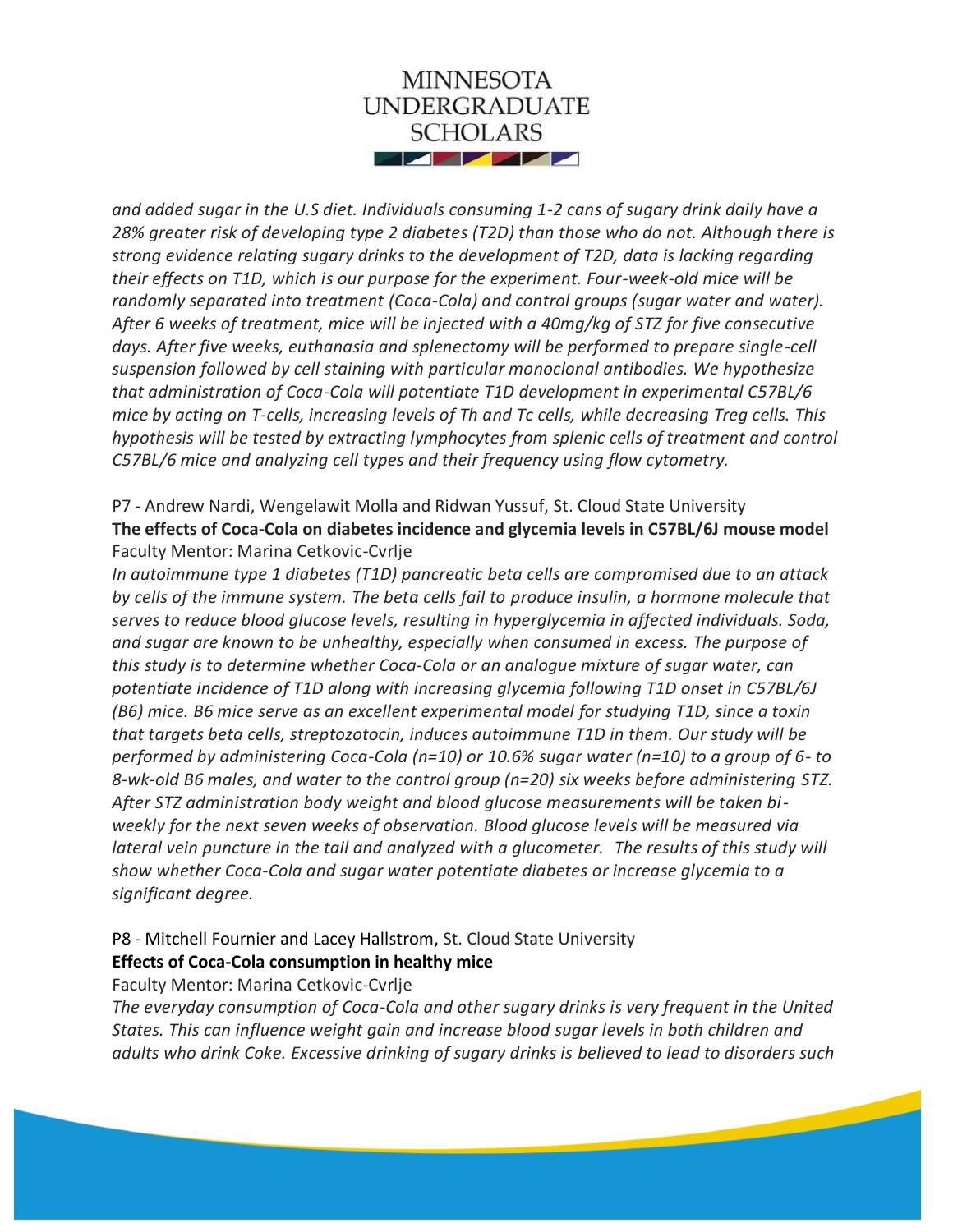

*as type 2 diabetes. Some studies reveal that drinking sugary drinks such as Coke have a similar effect on the body as using other hard drugs. This addictive reaction can lead to increased drinking and lead to users consuming more sugar. We hypothesize that drinking Coke and other sugary drinks will raise blood sugar levels and the accumulation of body weight in mice. In order to test this hypothesis, we will investigate Coke's effects in C57BL/6J male mice and NOD female mice by giving them Coke to drink in place of water. These mice were also compared to mice drinking only sugar water and plain water. During a 6-week period, body weight will be measured 3 times a week and blood glucose levels measured at the beginning of the experiment and at the end. We anticipate that mice of both strains who drink Coca-Cola will show a gain in body weights and an increase of glycemia at the end of the study. The data has shown the link between gains in bodyweight and glycemia levels and Coke is not as strong as expected. Since Coke's relationship with weight gain and raising blood sugar levels is seen strongly in humans, it is expected to be similar in mice. Although results are mixed, more studies need to be done in order to get more concrete results to establish a link between the two.*

### P9 - Alli Beste and Enock Ombengi, St. Cloud State University

# **T-Cell Function and Composition in NOD Mice Exposed to Coca-Cola** Faculty Mentor: Marina Cetkovic-Cvrlje

*Type I diabetes is an autoimmune disease with the body's T-cells destroying the insulinproducing pancreatic β-cells. Helper T-cells (Th) activate and recruit cytotoxic T-cells (Tc) to destroy pathogens in the body as a normal immune response. In type I diabetes, pancreatic β-cells are destroyed by activated T-cells and cannot produce enough insulin to restore blood glucose concentrations to physiological levels. Research has shown that increased sugar consumption via soft drinks increases type II diabetes incidence due to increased glycemia. This has not been confirmed with studies for type I diabetes. We hypothesize that Coca-Cola consumption over eight weeks would aggravate the β-cells' destruction in a mouse model of spontaneous type I diabetes, non-obese diabetic (NOD) mice. We anticipate an associated increase in function and levels of pathogenic T-cells in treated mice. To investigate this, fiveweek-old mice will be divided into treatment groups (drinking either Coca-Cola or sugar water with the same concentration of sugar) or a control group (drinking autoclaved water) for five to seven weeks. At twenty-four weeks of age, the mice will be euthanized, and single-cell suspensions will be made from the harvested spleens for analysis of T-cell function (by spectrophotometrically analyzing proliferation of cultured T-cells induced by a reagent) and splenic T-cell composition (by flow cytometry). Flow cytometry provides the quantification of different T-cell types. If Coca-Cola would potentiate type I diabetes development, we expect to find increased proliferation of T cells and an increased number of pathogenic Tc cells in the spleens of treated mice.*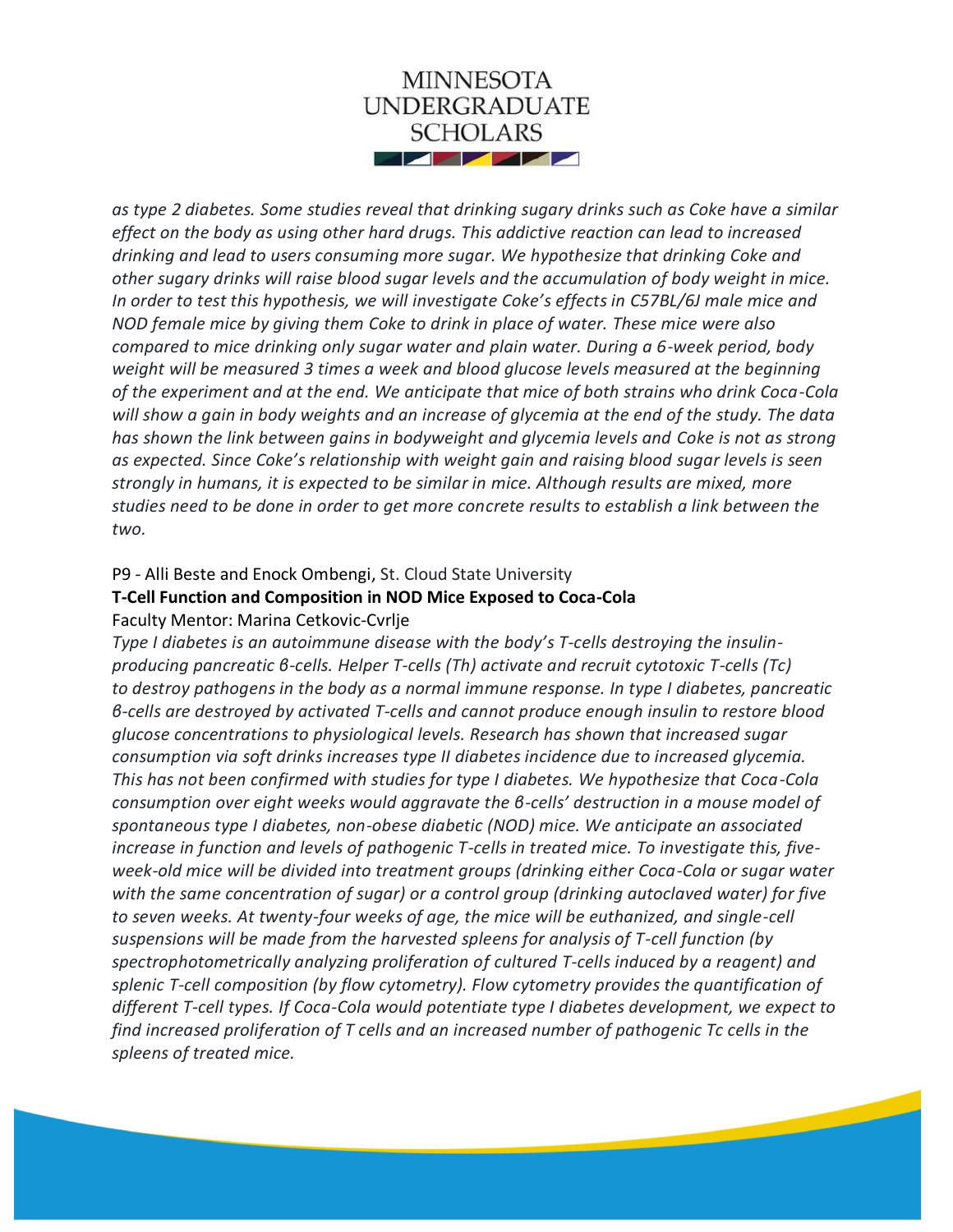

# P 10 - Megan Reis, Jenna Dale and Skylar Fedoravicius, Winona State University **Emotional Experiences Among College Students Returning to Campus Amid the COVID-19 Pandemic.**

#### Faculty Mentor: Amanda Brouwer

*Introduction: Since the beginning of the COVID-19 pandemic, there have been over two million confirmed cases. Of those cases, the majority (57.4%) occurred among young adults aged 18– 24 years old (CDC, 2021). Although existing research demonstrates that following recommended health behaviors (e.g., vaccinations, hand washing, social distancing) reduces the risk of contracting COVID-19, less research has explored the emotional experiences of young adults returning to campus during the COVID-19 pandemic. The experiences of young adults during this time frame are important to study as they are going through natural shifts in their lives. Changes due to COVID in their routines, education, employment have had significant effects on the emotional well-being of young adults. The long-term effects of these changes are unknown, but opinions and experiences of COVID-19 in the eyes of young adults can help us understand their willingness to engage in preventative health behaviors. Therefore, the purpose of the current study was to qualitatively explore the emotional experiences of college students as they returned back to campus in the Fall of 2020. Methods: Participants were college students (N=24) who participated in focus groups held in July and August 2020. Questions about COVID-19 experiences and returning to campus during a pandemic were discussed. Data were qualitatively analyzed for themes. Results: Participants expressed a variety of emotional experiences ranging from concern about themselves and others, to anxiety and uncertainty about COVID-related changes. A commonly expressed emotion was one of loss; loss of academic, social, and community experiences. Participants also expressed loss of control over their environments and fear regarding others' behaviors. Stress and the challenge of coping with COVID-related demands was also frequently described. Despite many negative emotions, participants also expressed some degree of understanding and acceptance about needed changes and that they felt safe returning to campus. Discussion: Overall, results demonstrate that emotional experiences varied, and at times, was subjective. Loss was an underlying, common experience, especially for college students who have many diverse opportunities. Loss seemed to play a strong role in affecting others lives and other emotional experiences. Coping skills also varied, especially under conditions where participants felt stressed by the ongoing need to manage new skills and behaviors related to COVID-19. Overall, participants concern surrounding COVID-19 was for others and not themselves. Despite the myriad of emotions, students indicated that they felt safe returning to campus.*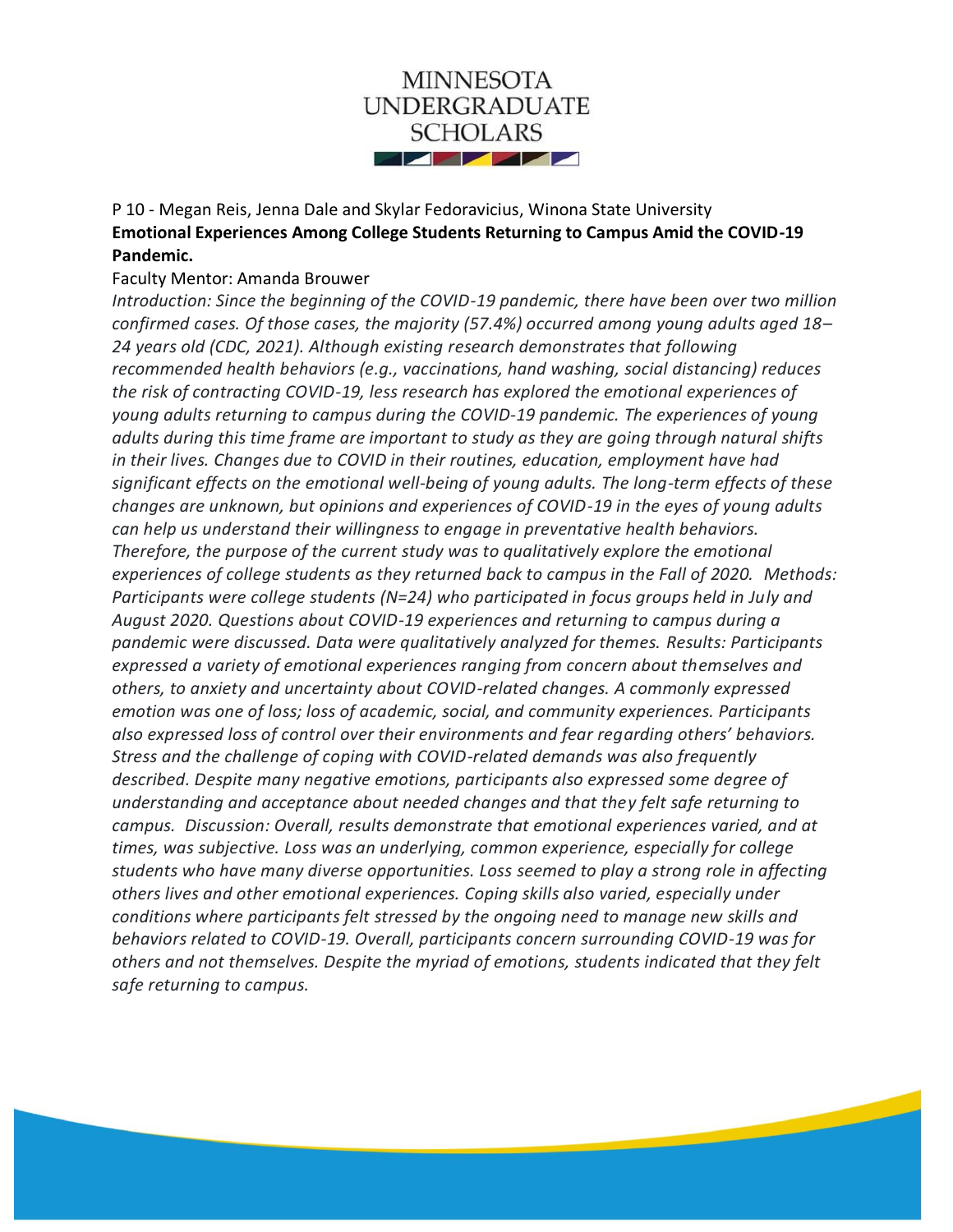

### P11 – Sean Bresnahan, St. Cloud State University

**Online Eating Disorder Recovery Communities: Levels of engagement and perceived recovery help**

### Faculty Mentor: Maegan Jones

*Online communities are often utilized by those in eating disorder recovery[JM1] , as they provide safe places to express feelings and gain support (Aardoom et al., 2014; Kendal et al., 2017). However, less is known about what level of involvement in a community may be needed to elicit such positive perceptions; this question is of particular importance given the proliferation of unmoderated communities on social media sites. The present research aimed to investigate what types of activities, and what level of participation in those activities, were associated with users' belief that the community aided in their eating disorder recovery.A voluntary response sample of participants (N=29) was gathered; participants ranged in age from 13-X (M = x) and XX% identified as female. The survey was posted on Tumblr using relevant tags (e.g., #recovery, #Edtreatment). For this study, we focused on two items. The first asked how much the Tumblr eating disorder community helped; responses included "No, A Little, Sometimes, Often, and Most of the Time." The second measured how engaged the participants were in the community; specifically, frequency of reblogging, creating posts, commenting, and messaging other members was measured, with the options "never, occasionally, and frequently." Chi square analyses were used to examine differences in perceived recovery help, depending on activity engagement. Response options were condensed for the purposes of these analyses (e.g., No/A little/Sometimes and Often/Most of the time).Analyses indicated no significant differences in perception of recovery help based on activity frequency, with one exception. While the majority of activity engagement types were coded as 1 = No, 2 = Yes (Occasionally/Frequently), no participants indicated that they never reblogged posts. As such, response options were coded as 1 = occasionally and 2 = frequently. This result was trending towards significance, X2 (X, N= X) = X, p=.063.The present study investigated how differing levels of participation in an online eating disorder recovery community affected participants' perceptions of recovery help. Though varying levels of engagement in more "active" types of community participation (e.g., creating content, messaging) did not seem to affect perceived help, frequency of reblogging posts did, such that more frequent reblogging was related to greater perceived recovery help. This suggests that even more "passive" involvement in a recovery eating disorder forum may be helpful.*

P12 - Haneum Claude Lee, St. Cloud State University

**Effect of Teleworking on Retirement Age**

Faculty Mentor: Monica Garcia-Perez

*More older adults are retiring in the U.S. since the COVID-19 pandemic has begun. This is an unusual pattern for the labor market after a negative economic shock, as the previous*